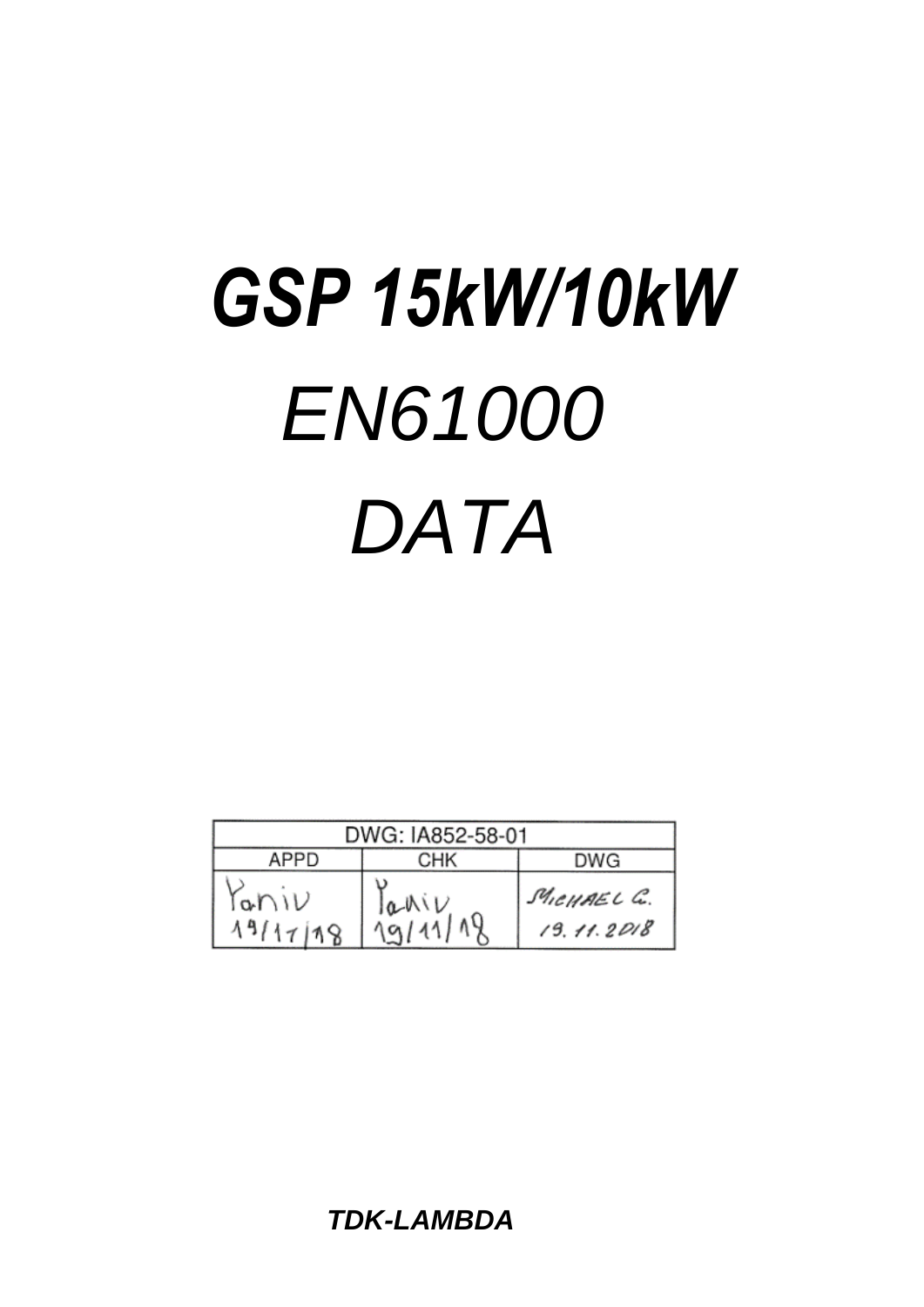# INDEX PAGE

| 1. Electro-Static Discharge Test EN61000-4-2  R-1       |  |
|---------------------------------------------------------|--|
|                                                         |  |
| 3. Electrical Fast Transient Burst Test EN61000-4-4 R-3 |  |
|                                                         |  |
| 5. Conducted Susceptibility Test EN61000-4-6 R-5        |  |

The above data is typical value.

The values are considered to be actual capability data.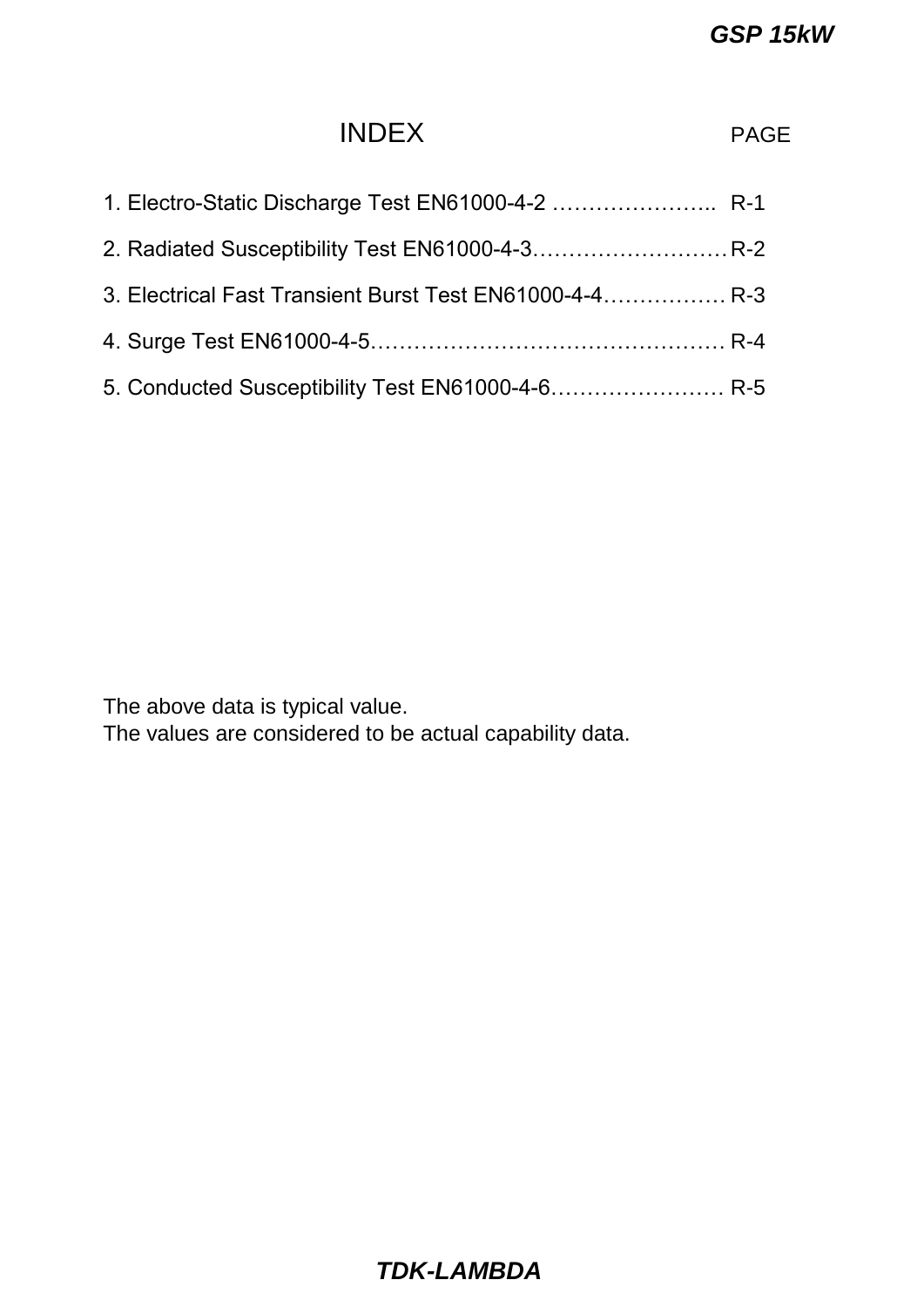|  | 1-2 List of equipment used |
|--|----------------------------|
|--|----------------------------|

|                          | <b>EQUIPMENT USED</b>                 | <b>MANUFACTURER</b>     | MODEL No.         |
|--------------------------|---------------------------------------|-------------------------|-------------------|
| 1                        | Storage oscilloscope                  | Yokogawa                | <b>DL7100</b>     |
| $\overline{2}$           | Storage oscilloscope                  | Yokogawa                | <b>DL1740</b>     |
| $\overline{3}$           | Digital multimeter                    | <b>HP</b>               | 34401A            |
| $\overline{\mathcal{A}}$ | Digital power meter                   | Yokogawa                | <b>WT130</b>      |
| 5                        | Digital power meter                   | Yokogawa                | <b>WT230</b>      |
| 6                        | Digital power meter                   | Yokogawa                | <b>WT330</b>      |
| $\overline{7}$           | Autotransformer                       | Metrel                  | HSN 260/30        |
| 8                        | Autotransformer                       | Metrel                  | HTN 450/20        |
| 9                        | <b>Resistive load</b>                 | <b>NLI</b>              | <b>10V</b>        |
| 10                       | Resistive load                        | <b>NLI</b>              | 600V              |
| 11                       | AC source                             | Chroma                  | 6590              |
| 12                       | <b>ESD simulator system</b>           | <b>NOISEKEN</b>         | <b>ESS2000</b>    |
| 13                       | <b>EFT/B Generator</b>                | <b>TESEQ</b>            | <b>NSG3060</b>    |
| 14                       | <b>Surge Generator</b>                | <b>TESEQ</b>            | NSG3060 CDN3063   |
| 15                       | RF Signal Generator 150kHz-230MHz     | <b>SCHLODER</b>         | CDG-6000          |
| 16                       | <b>Coupling/Decoupling Network</b>    | <b>COMPOWER</b>         | ATTN-6-100W       |
| 17                       | <b>Coupling/Decoupling Network</b>    | <b>SCHLODER</b>         | CDN-RJ45-S        |
| 18                       | <b>Coupling/Decoupling Network</b>    | <b>SCHLODER</b>         | <b>CDN-M4-32A</b> |
| 19                       | <b>Current Injection Probe</b>        | <b>FISCHER</b>          | F-120-9A          |
| 20                       | Anechoic test chamber                 | <b>Hermon Labs</b>      | $AC-2$            |
| 21                       | Antenna, biconical, 20-300MHz, 1kW    | A.H.Systems inc.        | SAS-200/543       |
| 22                       | Antenna, 1-18GHz, 300W                | <b>EMC Test Systems</b> | 3115              |
| 23                       | RF signal generator, 10kHz-1.05GHz    | <b>Fluke</b>            | 6061A             |
| 24                       | Monitor, field, 10kHz-1GHz, 1-300V/m  | Amplifier Research      | FM1000            |
| 25                       | Coupling-decoupling network according | Hermon Labs             | 50141S1           |
| 26                       | RF amplifier, 500MHz - 1000MHz, 120W  | <b>Hermon Labs</b>      | $A-120$           |
| 27                       | RF amplifier, 1 to 4 GHz, 55W         | Milmega                 | AS 0104-55/55     |
| 28                       | RF power meter                        | <b>Boonton</b>          | 4200              |

## *TDK-LAMBDA*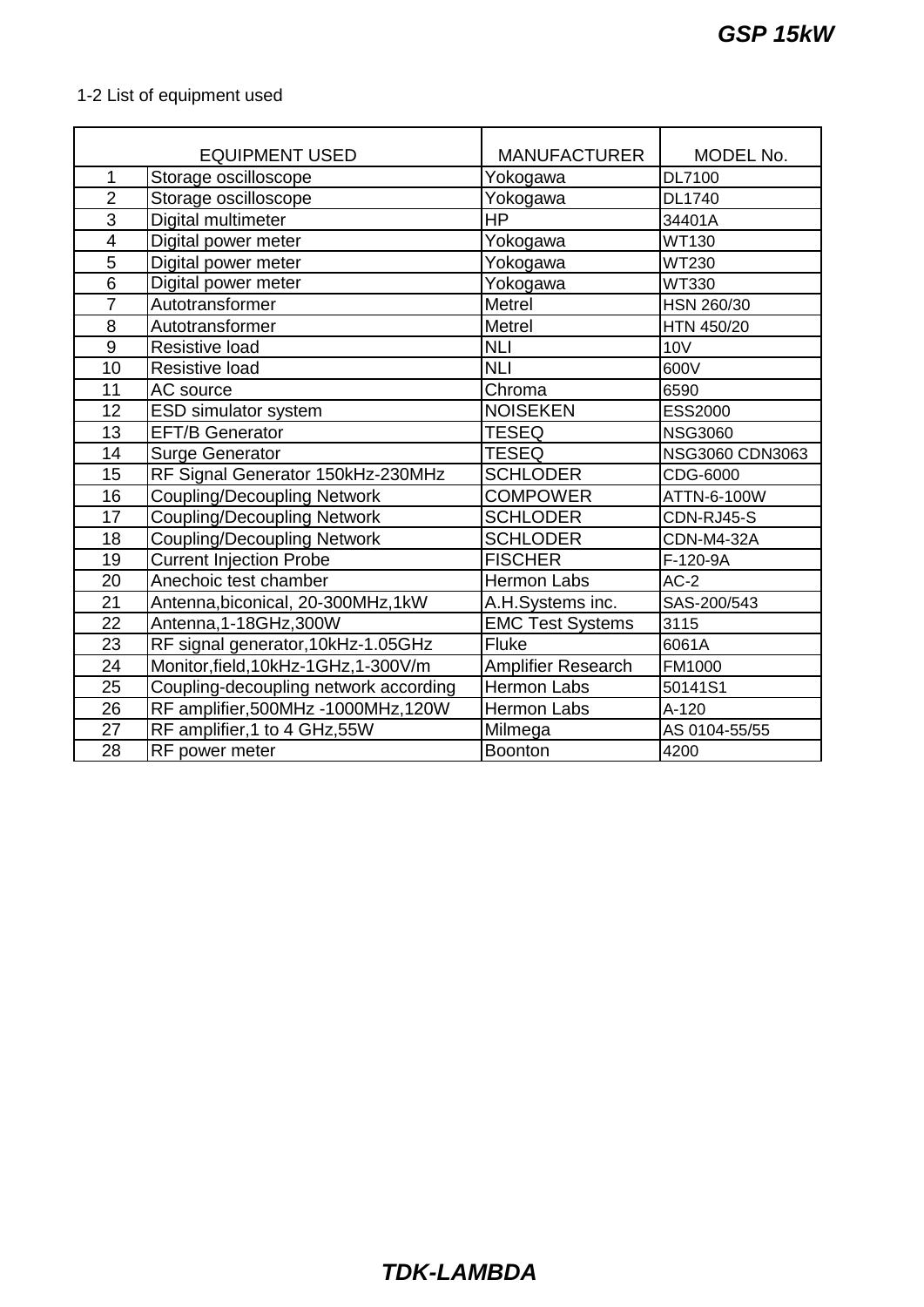# 1. Electrostatic discharge (ESD) (IEC 61000-4-2; EN 61204-3/ IEC 61204-3)

#### **(1) Equipment used:**

| ESD simulator system:             | <b>NOISEKEN ESS2000</b> |
|-----------------------------------|-------------------------|
| Discharge resistance: $330\Omega$ | Capacitor: 150pF        |

#### **(2) Test conditions:**

Input voltage: Rated Output current:  $100\%$ Number of tests: 10 Positive/ 10 Pegative Discharge interval: >1 Second

| Output voltage:     | Rated    |
|---------------------|----------|
| Polarity:           | -.+      |
| Discharge interval: | >1 Secon |

#### **(3) Test setup:**

Contact discharge: FG, Case screw Air discharge: Input and Output terminal



## **(4) Acceptable conditions:**

- 1. Output voltage regulation not to exceed  $\pm$  5% of initial (before test) value during test.
- 2. Output voltage to be within regulation specification after the test.
- 3. Along with 1 and 2, no discharge of fire or smoke, as well as no output failre.

## **(5) Test result:**

| Contact discharge |             | Air discharge                        |           |             |                          |
|-------------------|-------------|--------------------------------------|-----------|-------------|--------------------------|
|                   |             | Discharge   GSP10-1500   GSP600-25.5 | Discharge |             | GSP10-1500   GSP600-25.5 |
| (kV)              |             |                                      | (kV)      |             |                          |
|                   | <b>PASS</b> | <b>PASS</b>                          |           | <b>PASS</b> | <b>PASS</b>              |
|                   | <b>PASS</b> | <b>PASS</b>                          |           | <b>PASS</b> | <b>PASS</b>              |
|                   |             |                                      |           | <b>PASS</b> | <b>PASS</b>              |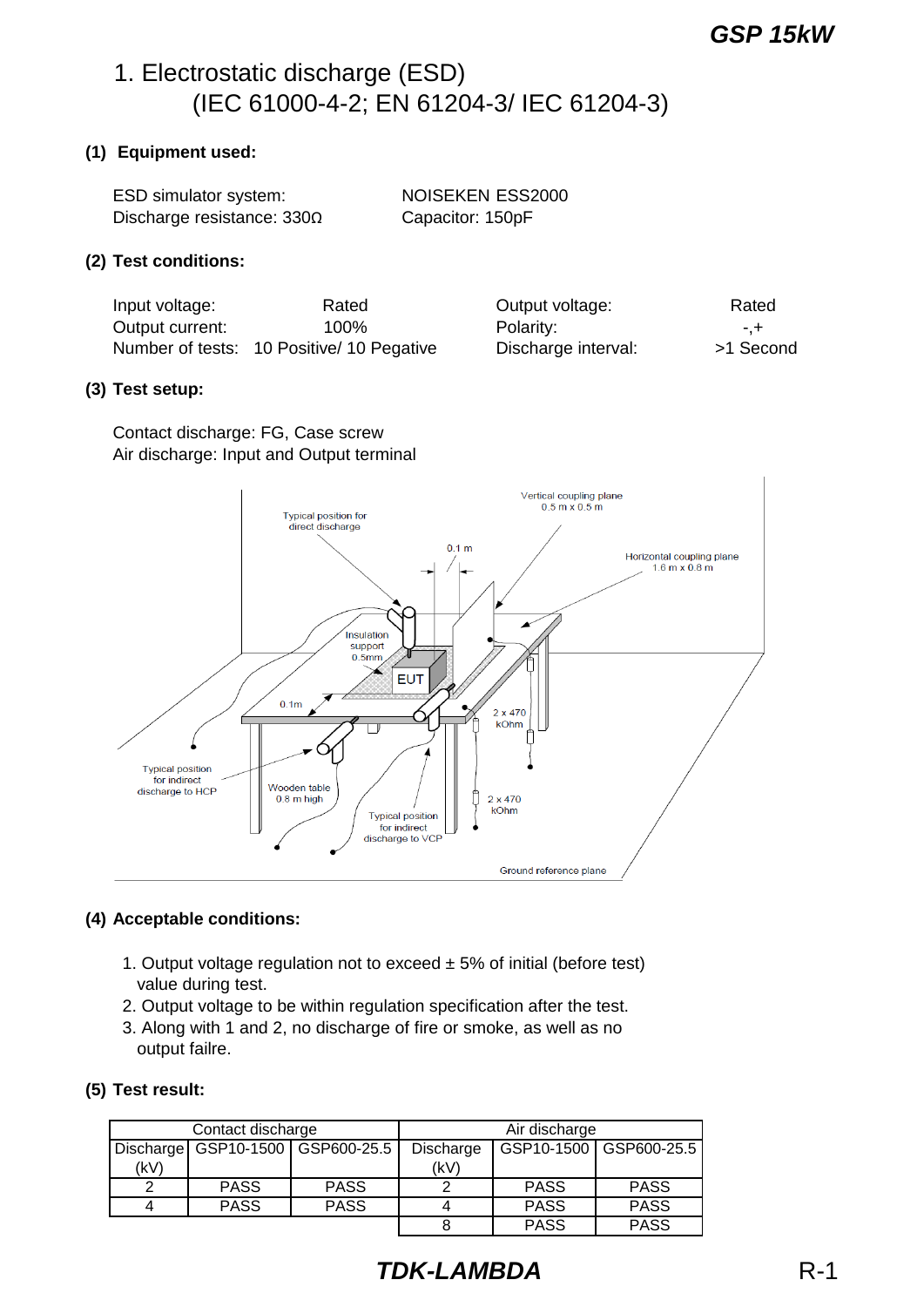# 2. Radiated immunity to radio frequency electromagnetic field (IEC 61000-4-3; EN 61204-3/ IEC 61204-3)

## **(1) Equipment used:**

Anechoic test chamber **Hermon Labs AC-2 Hermon Labs AC-2**  Antenna, biconical, high power 20-300MHz, 1kW A.H.Systems inc. SAS-200/543 Antenna, double-ridged waveguide horn, 1-18GHz, 300W EMC Test Systems 3115 Synthesized RF signal generator, 10kHz-1.05GHz Fluke 6061A Monitor, field, 10kHz-1GHz, 1-300V/m, w/fiberoptic Amplifier Research FM1000 Coupling-decoupling network according to ENV 50141 (S1) Hermon Labs 50141S1 RF amplifier, 500MHz to 1000MHz, 120W **Hermon Labs A-120** RF amplifier, 1 to 4 GHz, 55W Milmega AS 0104-55/55B RF power meter and the state of the Boonton 4200 state and the Boonton 4200 state of the Boonton 4200 state and the Boonton 4200 state and the Boonton 4200 state and the Boonton 4200 state and the Boonton 4200 state and th

#### **(2) Test conditions and test setup:**

| Input voltage:             | Rated                                                 | Output voltage:                | Rated |
|----------------------------|-------------------------------------------------------|--------------------------------|-------|
| Output current:            | $100\%$                                               | Amplitude Modulated: 80%, 1kHz |       |
| Electromagnetic Frequency: | 80~2700MHz                                            | Ambient temperature: 25°C      |       |
| Sweep Condition:           | 1.5 x 10 <sup>-3</sup> Decade/Second, 1.0 Second Hold |                                |       |



## **(3) Acceptable conditions:**

- 1. Output voltage regulation not to exceed  $\pm$  5% of initial (before test) value during test.
- 2. Output voltage to be within regulation specification after the test.
- 3. Along with 1 and 2, no discharge of fire or smoke, as well as no output failre.

## **(4) Test Result:**

| Frequency<br>(GHz) | <b>Radiated Field</b><br>Strength (Vrms/m) | GSP10-1500  | GSP600-25.5 |
|--------------------|--------------------------------------------|-------------|-------------|
| $0.08 - 1$         | 10                                         | <b>PASS</b> | <b>PASS</b> |
| $1.4 - 2$          |                                            | <b>PASS</b> | <b>PASS</b> |
| $2 - 27$           |                                            | <b>PASS</b> | <b>PASS</b> |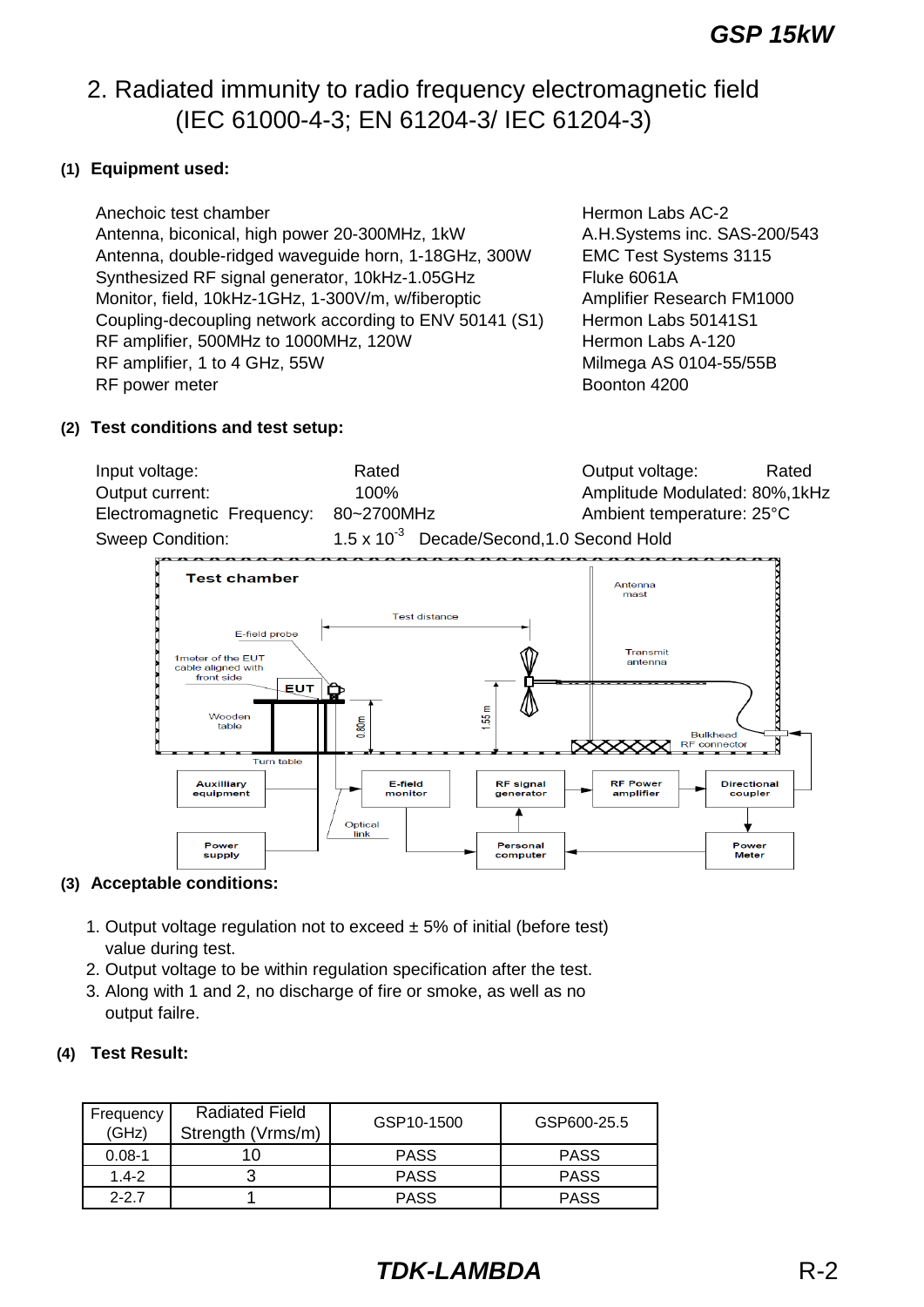# 3. Eelectrical fast transient/ burst (EFT/ B) (IEC 61000-4-4; EN 61204-3/ IEC 61204-3)

## **(1) Equipment used:**

## EFT/B Generator: TESEQ NSG3060

#### **(2) Test conditions:**

| Input voltage:              | Rated   | Output voltage:           | Rated    |
|-----------------------------|---------|---------------------------|----------|
| Output current: GSP10-1500  | 67%     | Test time:                | 1minute  |
| Output current: GSP600-25.5 | $100\%$ | Test time:                | 1 minute |
| Polarity:                   | $- +$   | Ambient temperature: 25°C |          |
| Number of tests:            | 3 times |                           |          |

## **(3) Test setup**



## **(4) Acceptable conditions:**

- 1. Output voltage regulation not to exceed  $\pm$  5% of initial (before test) value during test.
- 2. Output voltage to be within regulation specification after the test.
- 3. Along with 1 and 2, no discharge of fire or smoke, as well as no output failre.

#### **(5) Test result:**

| Test Voltage (kV) | Repitition Rate (kHz) | GSP10-1500  | GSP600-25.5 |
|-------------------|-----------------------|-------------|-------------|
|                   |                       | <b>PASS</b> | <b>PASS</b> |
|                   | 100                   | <b>PASS</b> | <b>PASS</b> |

## *TDK-LAMBDA* R-3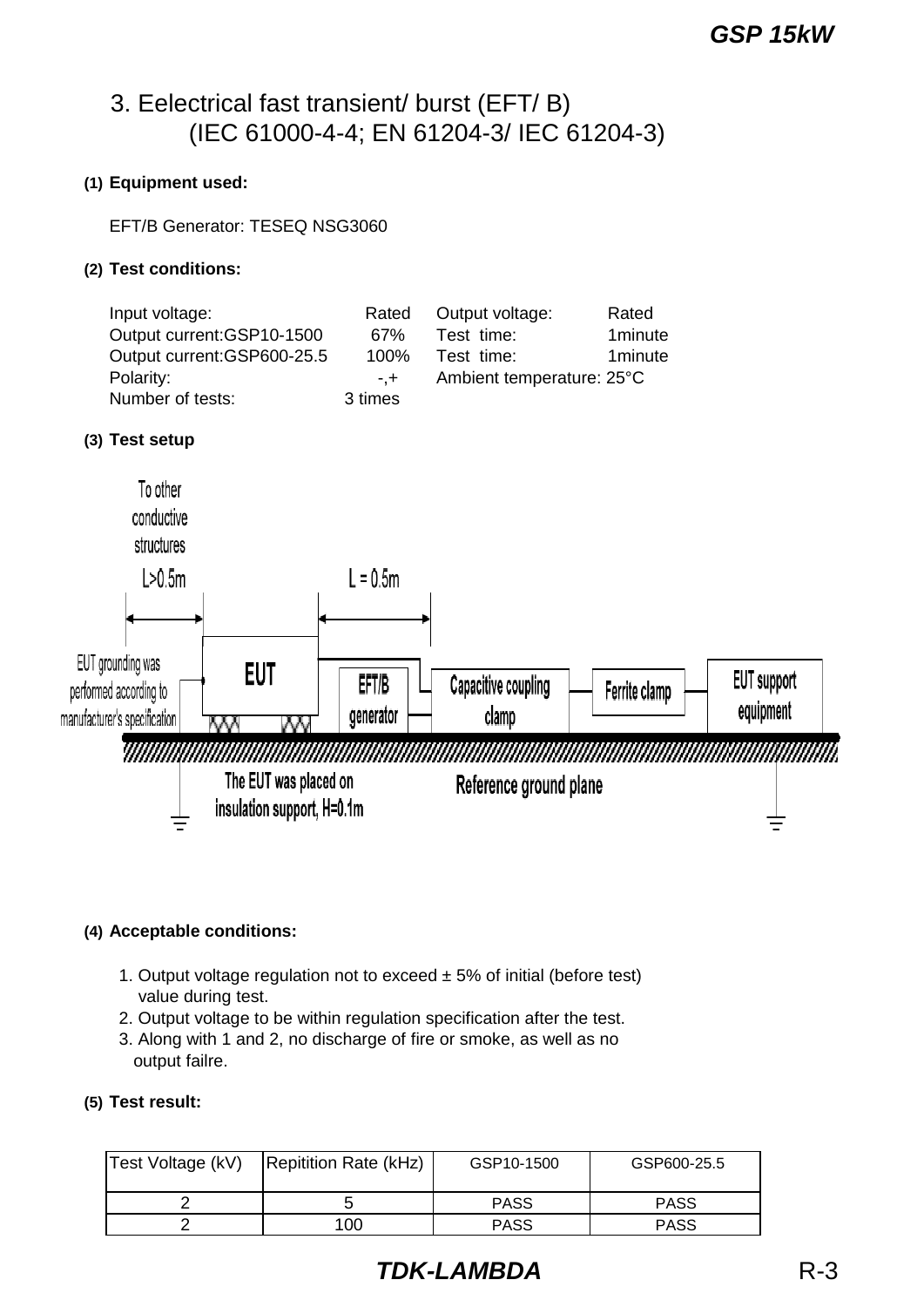# 4. Conducted immunity to voltage surges (IEC 61000-4-5; EN 61204-3/ IEC 61204-3)

## **(1) Equipment used:**

| Surge Generator:      | <b>TESEQ - NSG3060 CDN3063</b> |
|-----------------------|--------------------------------|
| Coupling impedance:   | Common - 12 OHm                |
|                       | Normal - 2 OHm                 |
| Coupling capacitance: | Common - 9uF                   |
|                       | Normal - 18uF                  |
| Coupling network:     | SCHLODER - CDN-M4-32A          |

#### **(2) Test conditions and test setup:**

| Input voltage:              | Rated     | Output voltage:           | Rated   |
|-----------------------------|-----------|---------------------------|---------|
| Output current: GSP10-1500  | 67%       | Number of tests:          | 5 times |
| Output current: GSP600-25.5 | 100%      | Number of tests: 5 times  |         |
| Polarity:                   | $- + -$   | Mode: Common, Normal      |         |
| Phase:                      | 0.90 DEG. | Ambient temperature: 25°C |         |



Differential mode



## **(3) Acceptable conditions:**

- 1. Output voltage regulation not to exceed  $\pm$  5% of initial (before test) value during test.
- 2. Output voltage to be within regulation specification after the test.
- 3. Along with 1 and 2, no discharge of fire or smoke, as well as no output failre.

## **(4) Test Result:**

| Test Voltage (kV)   GSP10-1500 GSP600-25.5 Test Voltage (kV) |             |             |        |             | GSP10-1500 GSP600-25.5 |
|--------------------------------------------------------------|-------------|-------------|--------|-------------|------------------------|
| Common                                                       |             |             | Normal |             |                        |
| 2.0                                                          | <b>PASS</b> | <b>PASS</b> |        | <b>PASS</b> | <b>PASS</b>            |